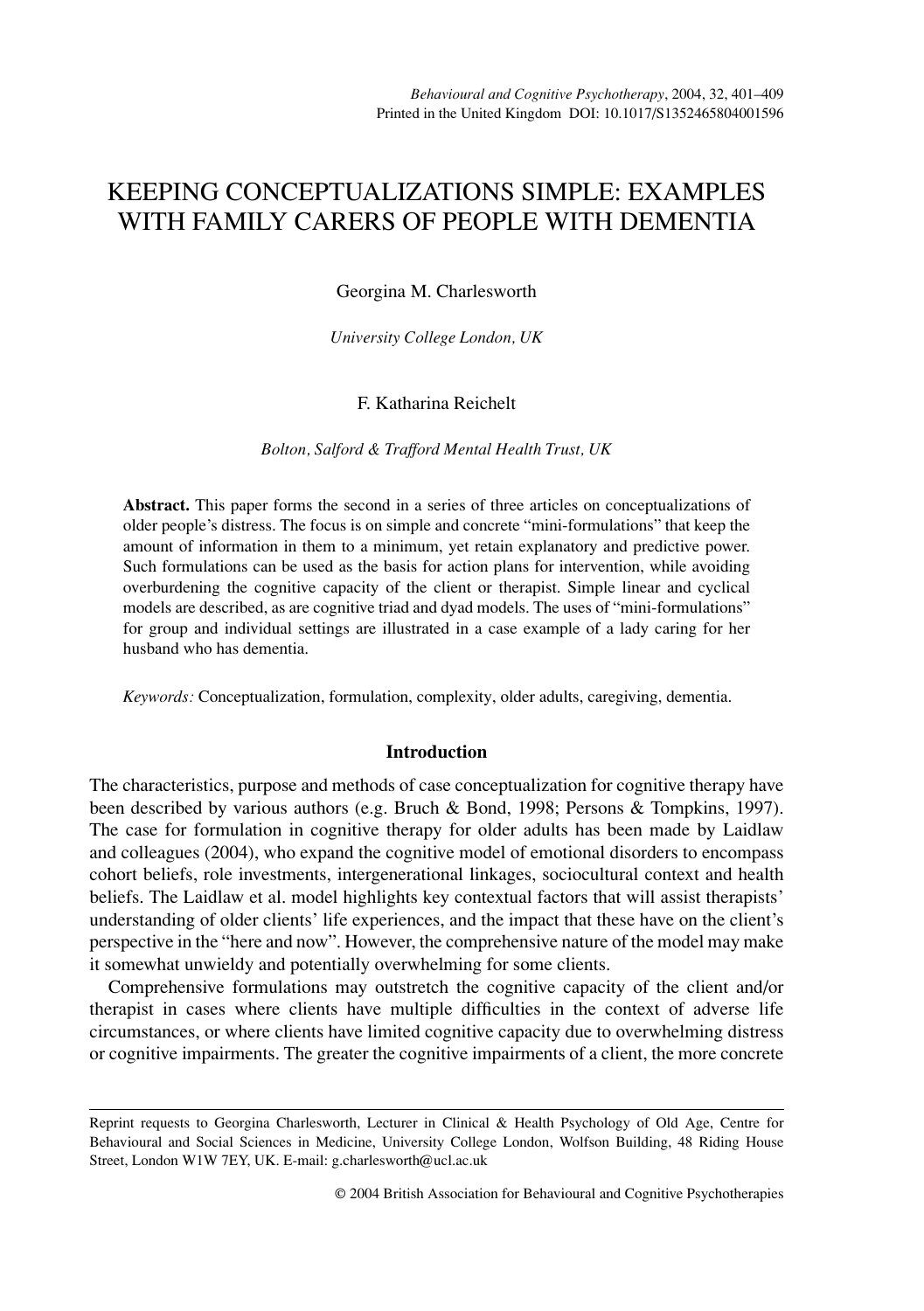the focus of therapy. This limits options for formulation, and the therapist must be flexible in his/her approach in order to maximize the client's strengths and compensate for his/her disabilities. For example, demands on memory may need to be reduced and "pre-therapy" skills, such as identifying and labelling emotions and thoughts, may need to be learned.

A comprehensible formulation is more likely to be accepted than one that is comprehensive but perceived by the client as incomprehensible. In the spirit of Beck's exhortation that we "simplify, simplify, simplify" (Beck, Emery, & Greenberg, 1985), and Butler's call for parsimony (Butler, 1998, p. 5), methods of formulating are required that use the minimum necessary information to summarize a problem and provide the rationale for an action plan. Examples of simple, comprehensible "mini-formulations" form the focus of this paper, and are explored below. The mini-formulations used include short linear chains of appraisal and emotional response, two or three element vicious cycles and cognitive triads and dyads.

#### **Mini-formulations**

## *Linear chains*

The basic cognitive appraisal model of "event  $\rightarrow$  appraisal  $\rightarrow$  emotional response" has been superseded in recent cognitive therapy literature by more elaborate cognitive models for specific disorders. However, a return to the basic linear chain can be useful in educating a therapy-naive client to the phenomenon of appraisal. The model can be used in most circumstances as long as the term "event" is defined broadly to encompass both external and internal experiences including life events, actions of others, and the client's own thoughts, emotions and body sensations.

#### *Mini-cycles*

Padesky and Mooney's (1990) 5-element generic cognitive model, colloquially known as the "hot cross bun", highlights the inter-relationships between cognition, affect, behaviour and physiology in the individual's environmental context. However, for some clients, the number of elements, and the use of bi-directional arrows, represents too much information. Charlesworth (1999) suggested that shared formulation with older adults can be facilitated through the use of 2- and 3-element "mini-cycles" derived from the Padesky and Mooney model. The classic example of this is the "feel low  $\rightarrow$  negative thoughts and sad memories  $\rightarrow$  feel worse" mood-thought cycle. Other common examples would be the "pain  $\rightarrow$  depression  $\rightarrow$  pain exacerbation" cycle that can be used in conjunction with educational material such as the gate control theory of pain (Melzack & Wall, 1996). Once a client feels comfortable with the most simple diagrammatic and narrative formulation, it can be elaborated as necessary to encompass other salient aspects of functioning.

# *Cognitive triads*

Whereas mini-cycles may not initially include a cognitive element, cognitive triads and dyadic models are exclusively cognitive descriptions of an emotional state. Cognitive triads are derived from Beck's models of content specificity (Beck, 1976) and concern the perception of the self, the world and the future. For example, a typical triad for depression may be "I'm worthless",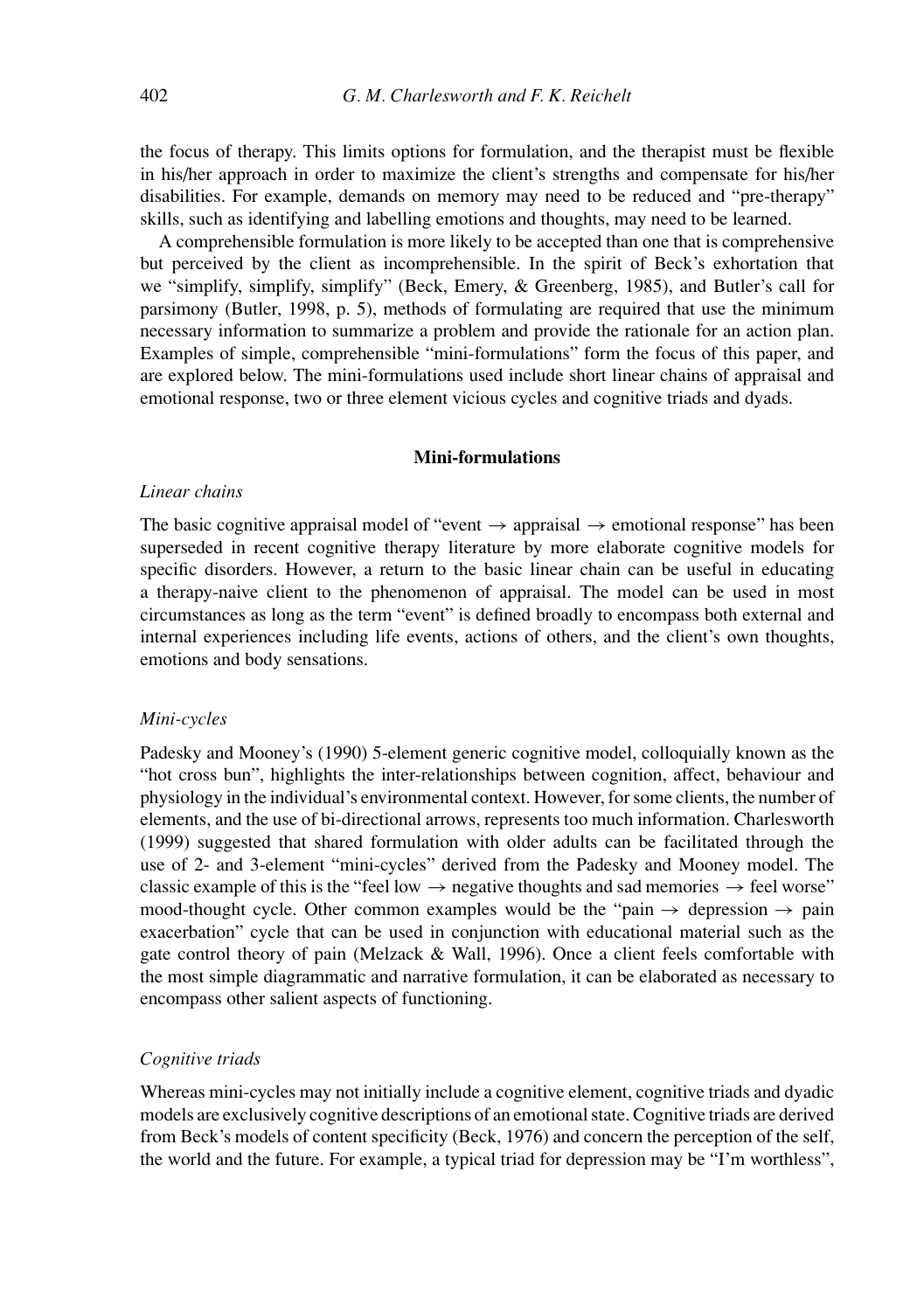| Relationship            | Emotion    | <b>Themes</b>                                                                                                                                        |
|-------------------------|------------|------------------------------------------------------------------------------------------------------------------------------------------------------|
| Triads                  | Depression | Sense of self as worthless or inadequate, with negative view of<br>world & future                                                                    |
|                         | Anxiety    | Sense of vulnerability, perception of the environment as chaotic,<br>and the future as unpredictable.                                                |
|                         | Anger      | Sense of personal injustice, perception of the environment as hostile,<br>a need to act to protect self from future harm                             |
| $D\nu$ ads <sup>1</sup> | Shame      | Sense of self as an object of ridicule or humiliation as judged by<br>someone in the environment. Shame is interpersonally driven<br>(Gilbert, 1994) |
|                         | Guilt      | Sense of the self as being the source of harm or injury, with someone<br>in the environment suffering as a result of one's actions.                  |

**Table 1.** Cognitive themes associated with emotional distress

 $<sup>1</sup>$  Depression, anxiety and anger are represented by triadic relationships. However, other emotions such</sup> as shame and guilt are better described by dyadic relationships.

"The world is punishing", "The future is bleak", whereas the corresponding triad for anxiety would be "I'm vulnerable", "The world is threatening/chaotic", "The future is unpredictable". James (1999, 2001, 2002) has used the cognitive triad format to elucidate the typical thoughts associated with the emotion of anger, for example "I'm being used/abused", "The world is hostile", "The future is dangerous". The characteristic themes are summarized in Table 1, along with the themes of cognitive dyads.

# *Cognitive dyads*

Dyadic rather than triadic themes have been proposed to explain emotions such as guilt and shame (Gilbert, 1994). As for triadic themes, such frameworks have proven useful in conceptualizing people's experiences of distress and, in practice, encourage therapists to pay careful attention to clients' emotional states.

## **Mini-formulations for complex cases**

Treatment for complex cases has often been based on complex and comprehensive conceptualization models (e.g. see Tarrier, Wells, & Haddock, 1998). However, clients with difficulties in multiple domains are often those least able to engage with such formulations. One common example of complexity within the older adults specialty is formulation for family caregivers, as it involves the "here and now" and historical experiences of two people, as well as the interactions between them. Where the care-recipient is a person with dementia, an added level of complexity arises due to their cognitive limitations and the implications this has for a cognitively demanding talking therapy.

Caregivers are often looking for ways to make sense of both their own and the carerecipient's emotional and behavioural reactions. In the absence of verbal information from a care-recipient, carers are likely to use their own emotional state as the source material on which to base assumptions of the others' behaviour and motivations. They are at risk of making the cognitive errors of "personalization" and "mind-reading" often seen in couples (Beck, 1988). In addition, caregivers commonly appraise their own performance (Noon, 1999). Unsupported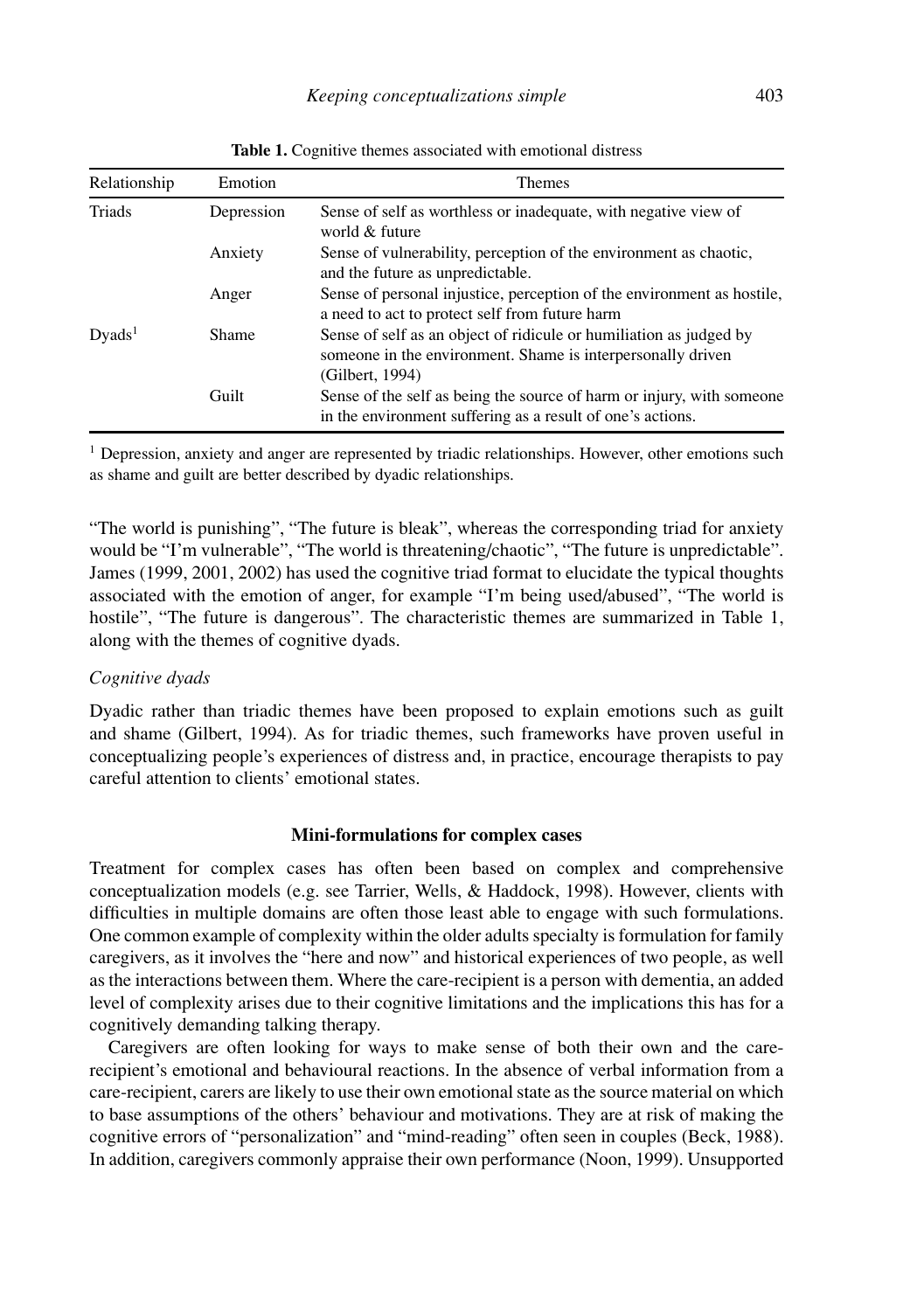caregivers who are responsible for care-recipients exhibiting challenging behaviours may appraise their caregiving as inadequate and be at risk of self-blame and depression. Caregivers who appraise their coping strategies as inadequate may respond to the care-recipient with high Expressed Emotion (hostility, critical comments) that may act to exacerbate challenging behaviours in the client and serve to reinforce the sense of poor coping self-efficacy in the carer (Barrowclough & Parle, 1997).

Cognitive therapy has been shown to be an effective intervention for carers of people with dementia for addressing distressing emotions such as depression and anger (Coon, Thompson, Steffen, Sorocca, & Gallagher-Thompson, 2003). A number of manuals are now available, outlining useful cognitive and behavioural skills such as thought challenge, assertiveness, stress management, pleasurable activity scheduling and relaxation (e.g. Gendron, Poitras, Dastoor, & Perodeau, 1996; Olshevski, Katz, & Knight, 1999; manuals listed in Laidlaw, Thompson, Dick-Siskin, & Gallagher-Thompson, 2003, Appendix 2). However, case formulation has generally been notable by its absence from the caregiving literature.

We suggest that use of selected mini-formulations can be of benefit in work with family caregivers, and provide an opportunity for caregivers to explore both intra- and interpersonal issues raised by caregiving. A typical caregiving example is given below, derived from experiences from numerous family carers of people with dementia. The example highlights the use of linear and cyclical models, in addition to illustrating the way in which triadic and dyadic models can be used to support carers to learn to empathize with the experience of their impaired relative through monitoring the care-recipient's mood and behaviour.

### *Case example*

Mrs C was a 72-year-old lady attending a group for family carers of people with dementia. Her husband of 47 years had been diagnosed with Alzheimer's Disease two years previously, and had recently started to urinate in the bedroom sink during the night. Mrs C felt helpless and unable to control any aspect of the situation. She was upset that Mr C ignored her repeated pleas for him to stop, was angry that he was making a mess on the carpet and walls, and felt embarrassed on his behalf that he should be doing such a thing when he had always been a fastidiously clean person. She also described grieving for the loss of the man whom she had known for so many years, and feeling guilty for shouting at him.

Following a visit by Mrs C to her general practitioner, Mr C (who was registered at the same practice) was referred to an older person's community mental health team for assessment of his challenging behaviour. Once the couple were in contact with health services, Mrs C was invited to join a CBT group for carers of people with dementia. In common with other group members, Mrs C was experiencing a number of powerful, interrelated emotions in the context of an unwanted life circumstance. She was determined to do the best that she could for her husband, but her physical exhaustion (through lack of sleep) and emotional exhaustion in the face of a chronic deteriorating illness were now getting in the way of her ability to problem-solve day-to-day hassles, thereby increasing her sense of feeling overwhelmed.

In discussing carers' experiences in the group, "mini-formulations" were generated to summarize the thoughts and emotions experienced. In a session on "looking after ourselves" a simple 2-element vicious cycle (Figure 1a) highlighted the relationship between a sense of low coping self-efficacy and low mood, giving the group leader the opportunity to empathize with the difficulty of the caring situation, while simultaneously educating the group on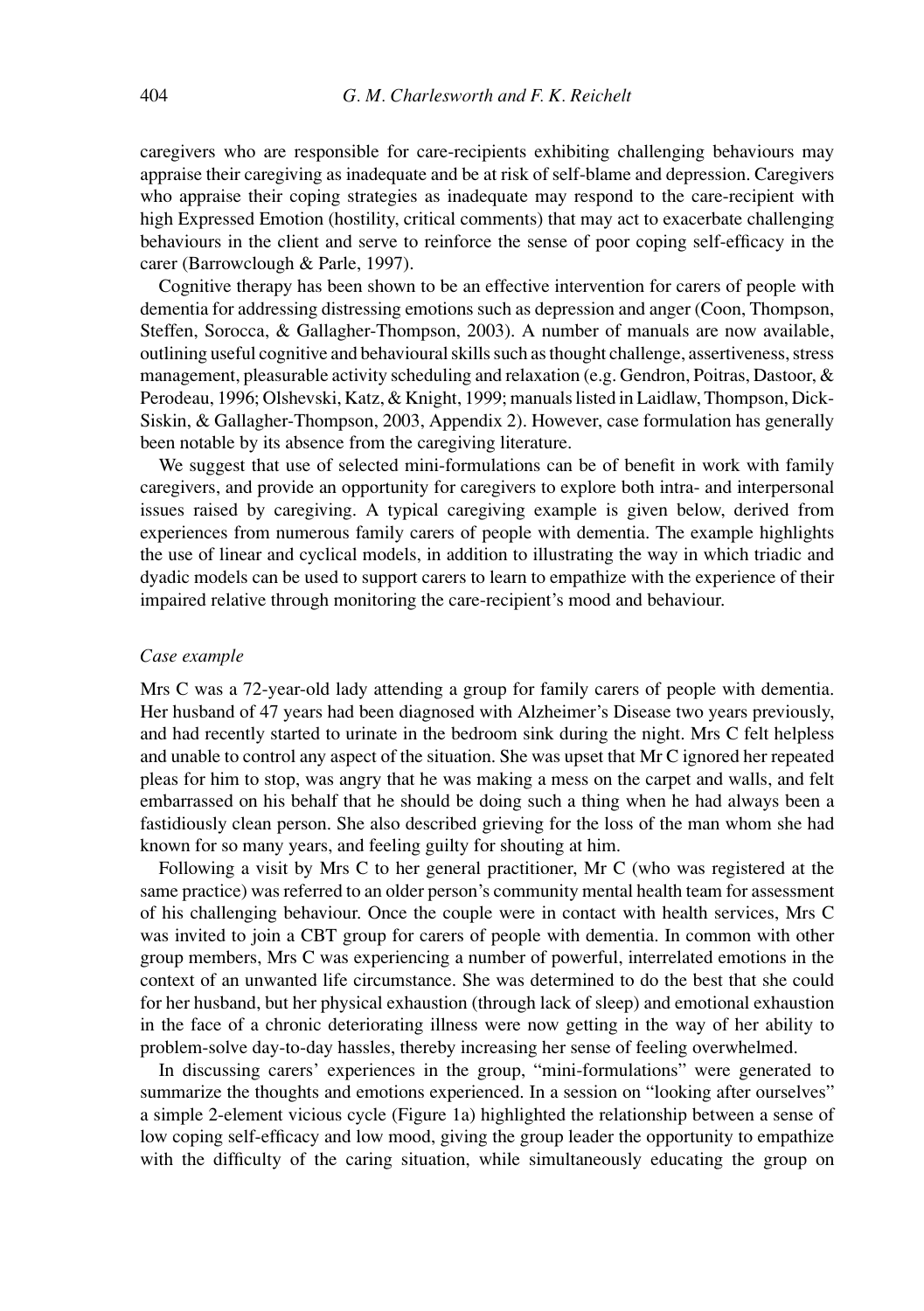

**Figure 1.** Mini-formulations for Mrs C

both the dynamic interconnection between thoughts and emotions, and the attentional and mnemonic processes that match mood and reinforce beliefs. Participants were also encouraged to notice and value the times when they had been successful in caregiving tasks. A "chain" of emotions and appraisals was drawn up for the shared experience of anger and subsequent guilt (Figure 1c). Carers were encouraged to be compassionate with themselves over their angry feelings, and alternatives for angry responses were discussed. In a session on "understanding challenging behaviour" the basic 2-element cycle was expanded to include the impact on the care-recipient (Figure 1b), based on Barrowclough and Parle's (1997) cycle of relapse and Expressed Emotion.

Mrs C felt comforted knowing that she was "not the only one" to experience feelings of frustration and guilt. However, her increased understanding of her own internal state did not provide any additional insight into her husband's situation. Negative automatic thoughts such as "He knows what he's doing" and "He's only doing it to wind me up" would still trigger anger, especially when she had woken in the night to see her husband again urinating in the sink. Yet she could see his discomfort and distress, and became confused over his level of awareness.

Use of triadic formulations helped Mrs C to consider her husband's mental state and helped her gain insight into the moment-to-moment dynamics of the emotional shifts during the nighttime episodes. Figure 2 outlines typical interactions between Mr and Mrs C, which start at the point when Mrs C found her husband urinating in the sink. Some of the statements attributed to Mr C in the triads were generated by Mrs C and the therapist, and were seen as "best guesses". However, the "guesses" are based on observable information about Mr C's behaviour, body language and expressed mood rather than "mind-reading" assumptions arising from Mrs C's mood state.

When Mrs C saw her husband's "inappropriate" urination, her anger was triggered and she would shout at him. He would be startled and become abusive towards her (no-one had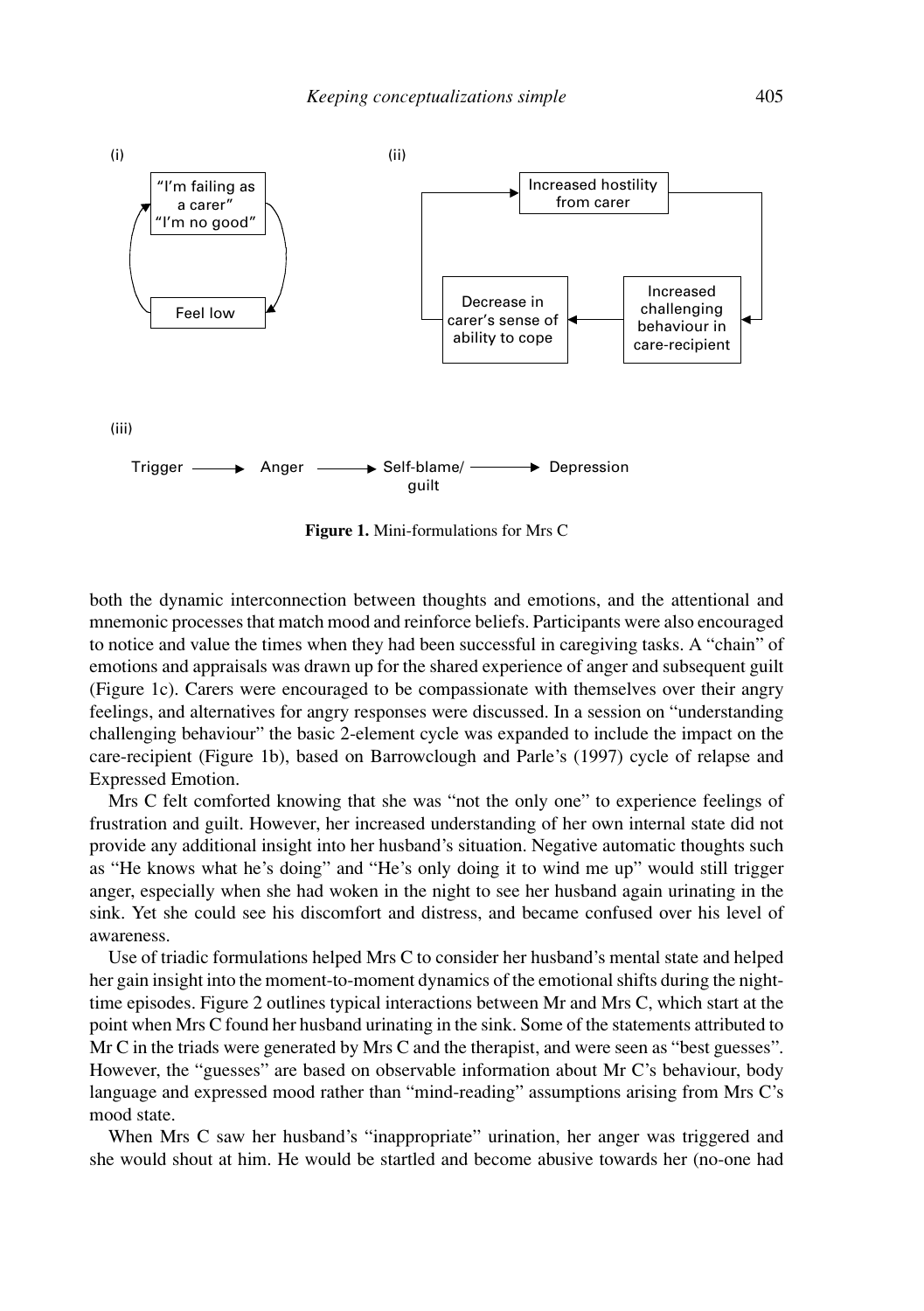

\* Owing to Mr C's cognitive difficulties, he was unable to reflect on the incidents. Hence, his triads were derived collaboratively between the therapist and Mrs C. The therapist used circular questions, frequently used in systemic therapy (eg. if you were in your husband's position, how might you respond to that anger?), to help her both gain better insight and to generate her husband's triad.

**Figure 2.** Mapping the triads for Mr and Mrs C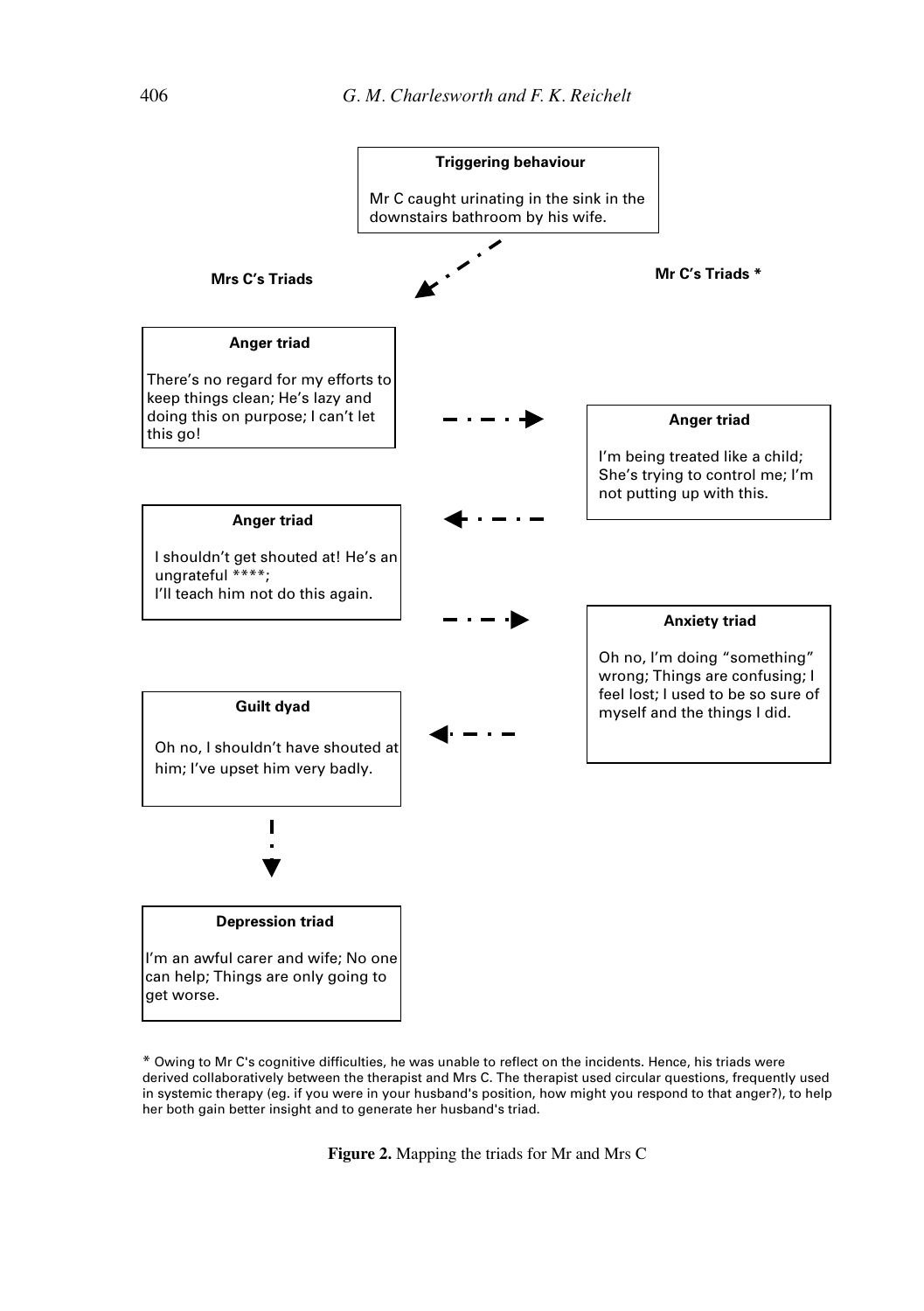shouted at him like this since he was a child!). She responded to his abuse by becoming more aggressive; she was determined that she would not back down because " *...*standards must be maintained". Frequently Mr C became more aware that he had done something inappropriate and became quiet and withdrawn, looking confused and frightened. This response triggered the feelings of guilt and depression that were now recognized by Mrs C from her work in the group.

The process of generating the triadic conceptualizations with the therapist helped Mrs C to gain a better insight into her husband's perspective, and gave her the opportunity to reappraise the situation. She was able to appreciate that Mr C's confused and anxious appearance was inconsistent with her negative automatic thought that he was being intentionally uncouth and ill-mannered. Thus, Mrs C was able to challenge her automatic thoughts that he was purposefully "winding her up", and instead she was able to explore alternative hypotheses for her husband's behaviour. For example, his inappropriate urinating may have been due to visual problems (Was he mis-identifying the porcelain sink for the toilet?) or some other physical or cognitive difficulties (urinary urgency, prostate problems, disorientation). Exploration resulted in some practical solutions to reduce the likelihood of the distressing behaviour (e.g. putting more clues around the sink to highlight its true function, putting a light over the sink to aid visual identification, starting a regular 2-hourly toileting programme, and putting a commode in the room), and reduce the impact of the consequences of the behaviour (e.g. tiling the wall, and putting absorbent matting down near the sink). Through taking action and seeing changes in Mr C's behaviour, Mrs C's sense of coping efficacy increased.

The dyadic and triadic formulations used in the group and individual work helped Mrs C to normalize her responses to different situations, understand intra- and inter-personal dynamics, challenge unhelpful appraisals and generate new interventions. Mrs C was able to re-evaluate some of her unrealistic cognitions about being a carer, and she moved away from negative, global statements about herself, the world or the future. She was able to accept that she was likely to experience the occasional extreme negative emotional response (anger, frustration, transient hate) as a natural part of the caring process. Such acknowledgements served to prevent the exacerbation of guilt and depression, and perhaps the build-up of emotions that may lead on to abuse.

# **Conclusions**

This brief paper has outlined some simple CBT conceptualizations that can be used with clients naïve to a psychological approach and/or those who think in a concrete way, irrespective of age. The mini-formulations described contrast markedly with Laidlaw et al.'s more comprehensive framework, which, while much richer in content, may be more difficult to employ directly with clients in sessions owing to its relative complexity.

The case example focused on a family carer, but the "mini-formulation" frameworks can be used also with paid carers on wards and in residential and nursing settings. Staff in such settings have been shown to commonly attribute such behaviours as being purposeful acts arising from unchangeable characteristics of the people in their care (Bromley  $\&$  Emerson, 1995; Cottle, Kuipers, Murphy, & Oakes, 1995).

It could be argued that mini-formulations are easier for clients to engage with, and therefore likely to facilitate greater collaboration and teamwork between client and therapist. Once a client has engaged with a basic formulation, they may be interested to elaborate their shared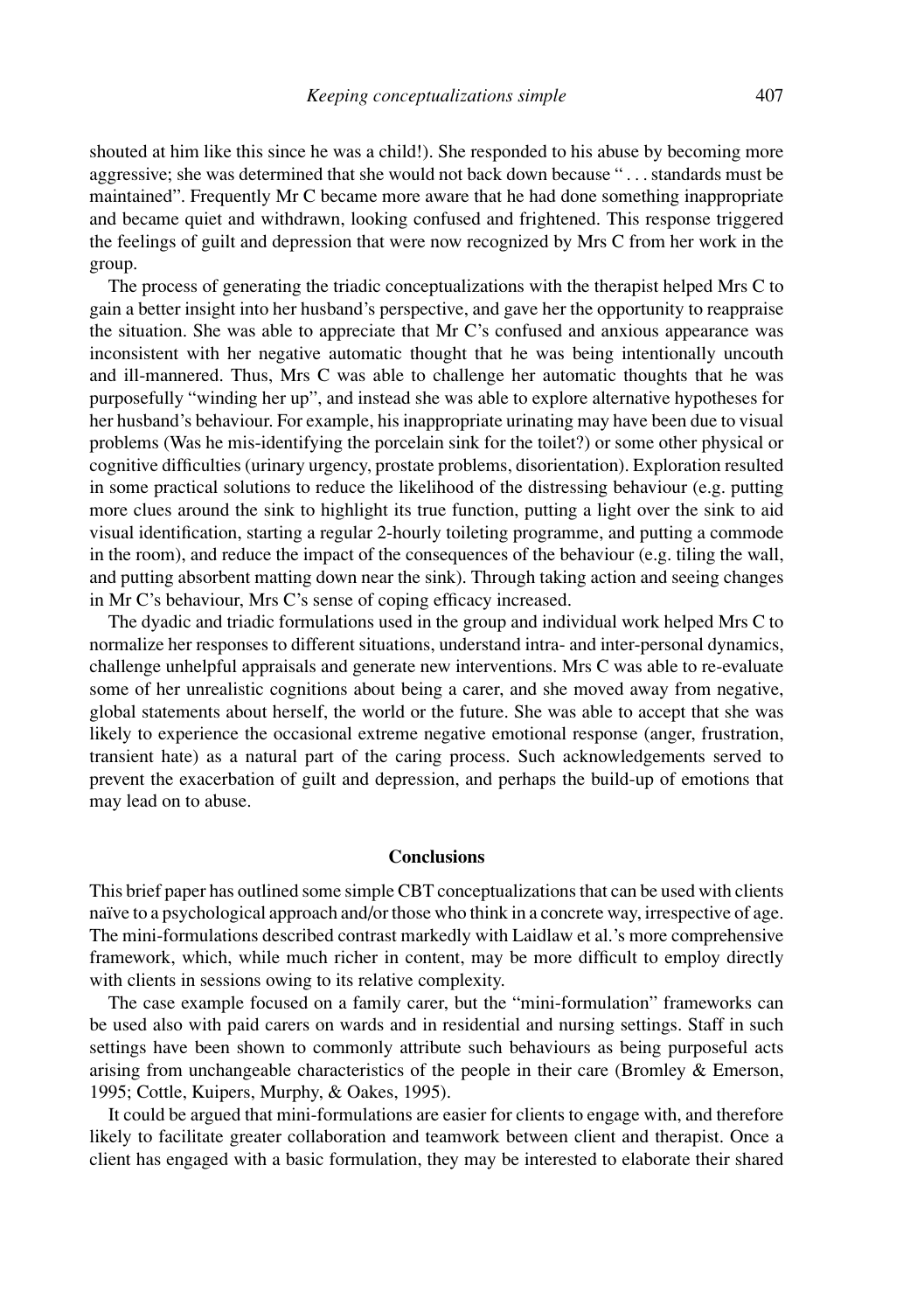understanding with the therapist, as described by Kinderman and Lobban (2000). The issue of collaboration in conceptualizations is discussed more fully in the third and final paper in this series on formulations (Charlesworth & Greenfield, 2004).

## **References**

- BARROWCLOUGH, C., & PARLE, M. (1997). Appraisal, psychological adjustment and expressed emotion in relatives of patients suffering from schizophrenia. *British Journal of Psychiatry*, *171*, 26–30.
- BECK, A. T. (1988). *Love is never enough: How couples can overcome misunderstandings, resolve conflicts and solve relationship problems through cognitive therapy.* New York: Harper & Rowe.
- BECK, A. T. (1976).*Cognitive therapy and the emotional disorders.* New York: International Universities Press.
- BECK, A. T., EMERY, G., & GREENBERG, R. L. (1985). *Anxiety disorders and phobias: A cognitive perspective.* New York: Basic Books.
- BROMLEY, J., & EMERSON, E. (1995). Beliefs and emotional reactions of care-staff working with people with challenging behaviour. *Journal of Intellectual Disability Research*, *40*, 166–175.
- BRUCH, M., & BOND, F. W. (1998). *Beyond diagnosis: Case formulation approaches in CBT*. Chichester: Wiley.
- BUTLER, G. (1998). Clinical formulation. In A. S. Bellack & M. Hersen (Eds.), *Comprehensive clinical psychology* (Vol. 6), pp. 1–24. Oxford: Pergamon.
- CHARLESWORTH, G. (1999). Cognitive therapy case formulation with older adults. *PSIGE Newsletter*, *69*, 27–30.
- CHARLESWORTH, G., & GREENFIELD, S. (2004). Overcoming barriers to collaborative conceptualization in cognitive therapy with older adults. *Behavioural and Cognitive Psychotherapy*, *32*, 411–422.
- COON, D. W., THOMPSON, L., STEFFEN, A., SOROCCA, K., & GALLAGHER-THOMPSON, D. (2003). Anger and depression management: Psychoeducational skill training interventions for women caregivers of a relative with dementia. *The Gerontologist*, *43*, 678–689.
- COTTLE, M., KUIPERS, L., MURPHY, G., & OAKES, P. (1995). Expressed emotion, attributions and coping in staff who have been victims of violent incidents. *Mental Handicap Research*, *8*, 168–183.
- GENDRON, C., POITRAS, L., DASTOOR, D. P., & PERODEAU, G. (1996). Cognitive-behavioural group intervention for spousal caregivers: Findings and clinical considerations. *Clinical Gerontologist*, *17*, 3–19.
- GILBERT, P. (1994). *Counselling for depression.* London: Sage.
- JAMES, I. A. (1999). Using a cognitive rationale to conceptualize anxiety in people with dementia. *Behavioural and Cognitive Psychotherapy*, *27*, 345–351.
- JAMES, I. A. (2001). Cognitive therapy formulations and interventions for treating distress in dementia. In C. Ballard, J. O'Brien, I. James & A. Swann (Eds.), *Management of behavioural and psychological symptoms in dementia.* Oxford: Open University Press.
- JAMES, I. (2002). Treatment of distress in people with severe dementia using cognitive behavioural concepts. In S. Benson (Ed.), *Dementia topics for the millennium and beyond.* London: Hawker Publications.
- KINDERMAN, P., & LOBBAN, F. (2000). Evolving formulations: Sharing complex information with clients. *Behavioural and Cognitive Psychotherapy*, *28*, 307–310.
- LAIDLAW, K., THOMPSON, L. W., DICK-SISKIN, L., & GALLAGHER-THOMPSON, D. (2003). *Cognitive behaviour therapy with older people.* Chichester: Wiley.
- LAIDLAW, K., THOMPSON, L. W., & GALLAGHER-THOMPSON, D. (2004). A comprehensive conceptualization of cognitive behaviour therapy for late life depression. *Behavioural and Cognitive Psychotherapy*, *32*, 389–399.